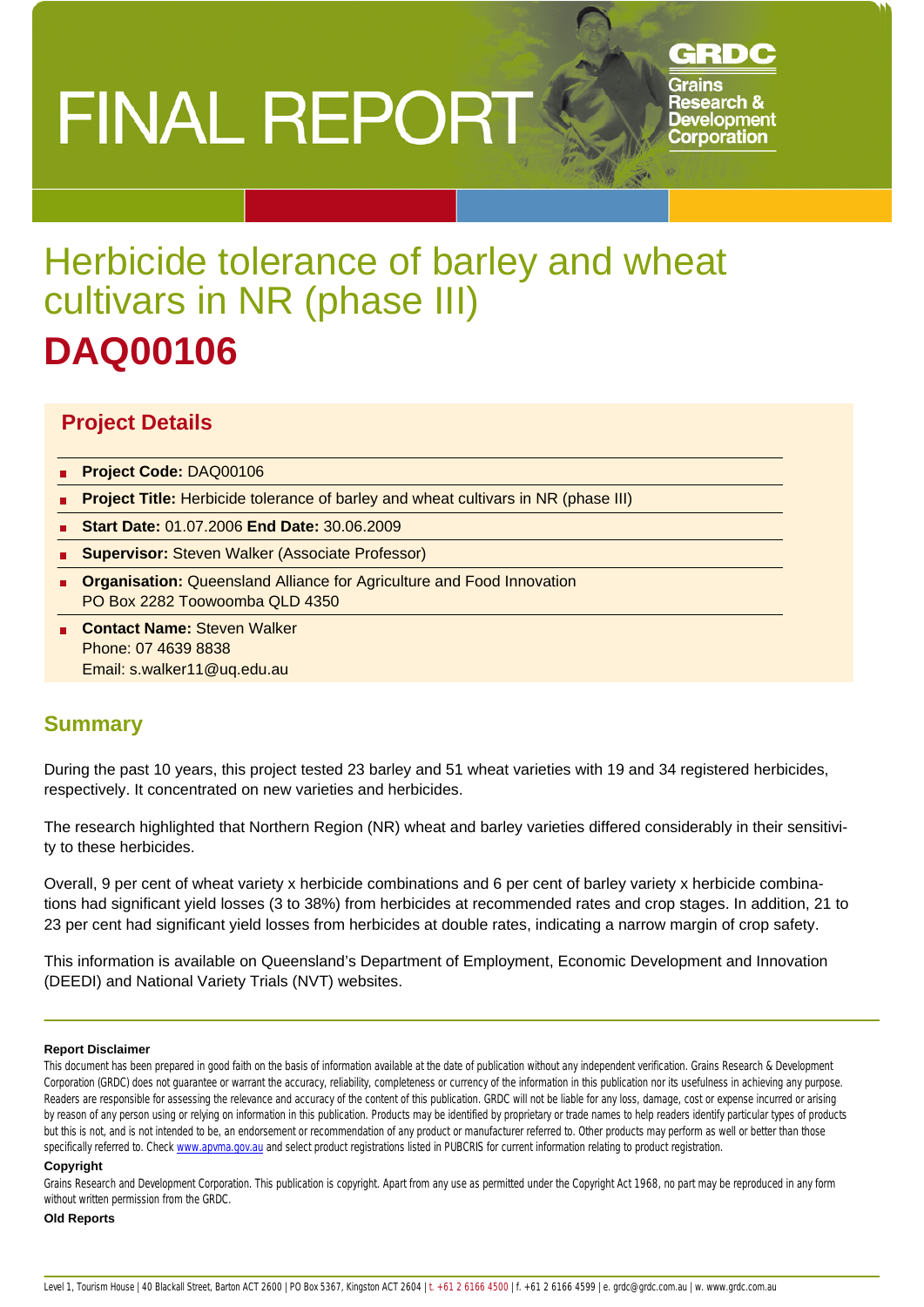The subject matter in this report may have been revisited or may have been wholly or partially superseded in subsequent work funded by GRDC or others (check completion date).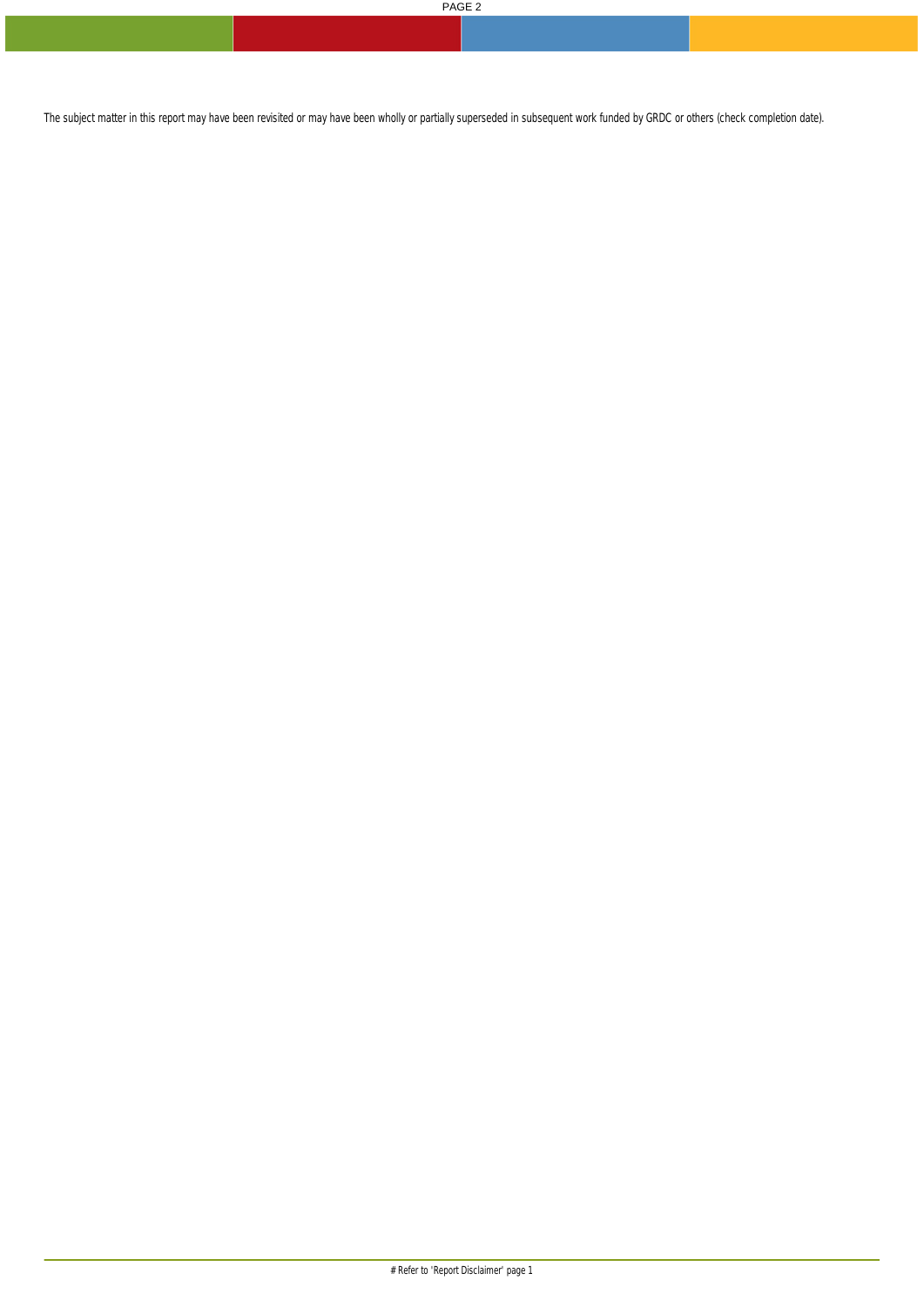PAGE 3

## **Conclusions**

- 1. Herbicides can be used safely for 70 percent of the possible NR cultivar x herbicide combinations in the NR environment.
- 2. The wheat herbicides that had no adverse impact on yield when applied at the recommended rate were Achieve<sup>®#</sup>, Axial<sup>®#</sup>, Boxer Gold<sup>®#</sup>, Bromicide MA<sup>®#</sup>, Crusader<sup>®#</sup> + MCPA LVE<sup>®#</sup>, Glean<sup>®#</sup> pre-plant, Hotshot<sup>®#</sup>, Logran<sup>®#</sup>, Logran B-power<sup>®#</sup>, MCPA amine<sup>#</sup>, Precept<sup>®#</sup>, Tordon 75D<sup>®#</sup> + 24D<sup>#</sup>, Torpedo<sup>®#</sup>, Tristar Advance®# and Wildcat®#.
- 3. The barley herbicides that had no adverse impact on yield when applied at the recommended rate were Achieve, Ally®#, Ally + MCPA#, Amicide®#, Axial, Boxer Gold, Bromicide MA, Decision<sup>®#</sup>, Hotshot, MCPA amine, Torpedo, and TriflurX<sup>®#</sup>.
- 4. Yields of the follwoing wheat cultivars: Carinya, A EGA GregoryA, EGA HumeA, EGA StampedeA, EGA Wentworth<sup>A</sup>, EGA Wills<sup>A</sup>, GBA Sapphire Φ

and Sunzell<sup>A</sup> were not adversely affected by any herbicide at the recommended rate.

- 5. EGA Wills<sup>A</sup> was the only wheat cultivar with yields not affected by any herbicide at the double rate.
- 6. Yields of the following barley cultivars: Capstan<sup>A</sup>, Fitzroy<sup>A</sup>, Fleet<sup>A</sup>, Gairdner<sup>A</sup>, Grout<sup>A</sup>, Kaputar<sup>A</sup>, Skiff<sup>A</sup>, Tantantaga $\wedge$  and Vlamingh $\wedge$  were not adversely affected by any herbicide at the recommended rate.
- 7. Skiff<sup>A</sup> and Vlamingh

Φ

were the only barley cultivars with yields not affected by any herbicide at the double rate.

- 8. The wheat cultivars most affected were Cunningham, EGA Wylie<sup>A</sup>, Ellison<sup>A</sup>, Giles<sup>A</sup>, Jandaroi<sup>A</sup>, Petrie<sup>A</sup>, Rees<sup>A</sup>, QALBis<sup>A</sup>, Sunlin<sup>A</sup>, Ventura<sup>A</sup>, Wollaroi<sup>A</sup> and Yallaroi<sup>A</sup>.
- 9. The barley cultivars most affected were Grimmett<sup>A</sup> and Mackay Φ

 $N$  and to a lesser extent Binalong<sup>A</sup>, Cowabbie<sup>A</sup>, Lindwall<sup>A</sup> and Tallon<sup>A</sup>.

10. The herbicides having the greatest adverse impact on yield were Ally, Amicide, Cadence<sup>®#</sup>, Glean, Hussar $^{\circledR#}$ , Mataven $^{\circledR#}$  SST (wheat) and Bromicide 200 $^{\circledR#}$ , Cadence and MCPA LVE, Tristar Advance (barley).

### **Recommendations**

- 1. Growers and agronomists should consult the brochure 'Sensitivity of barley and wheat cultivars to herbicides' or the spreadsheet on the NVT website, before making decisions on cultivar and herbicide choices. These information sources clearly outline the safest cultivars and herbicides that have not caused any yield losses.
- 2. Growers should avoid using those herbicides that have been found to cause significant yield losses on their chosen cultivars, by either choosing alternative and safer herbicides or choosing alternative cultivars for their effective herbicides.
- 3. Growers should also consider their options for those herbicide x cultivar combinations that have only a narrow safety margin. The information packages now outline the extent of yield loss expected and the probability of this happening. If these herbicide x cultivar combinations are to be used, then growers need to be vigilant that the herbicides are applied under optimum conditions, using the minimum effective rate, and avoid any spraying overlaps.

## **Outcomes**

The overall outcome is that the adverse impacts of herbicides on barley and wheat productivity will be reduced for NR growers.

Economic:

Using the information from this research, growers and agronomists can select safer herbicide options for their sown cultivar and select more-tolerant cultivars for their important herbicides. The information generated from this project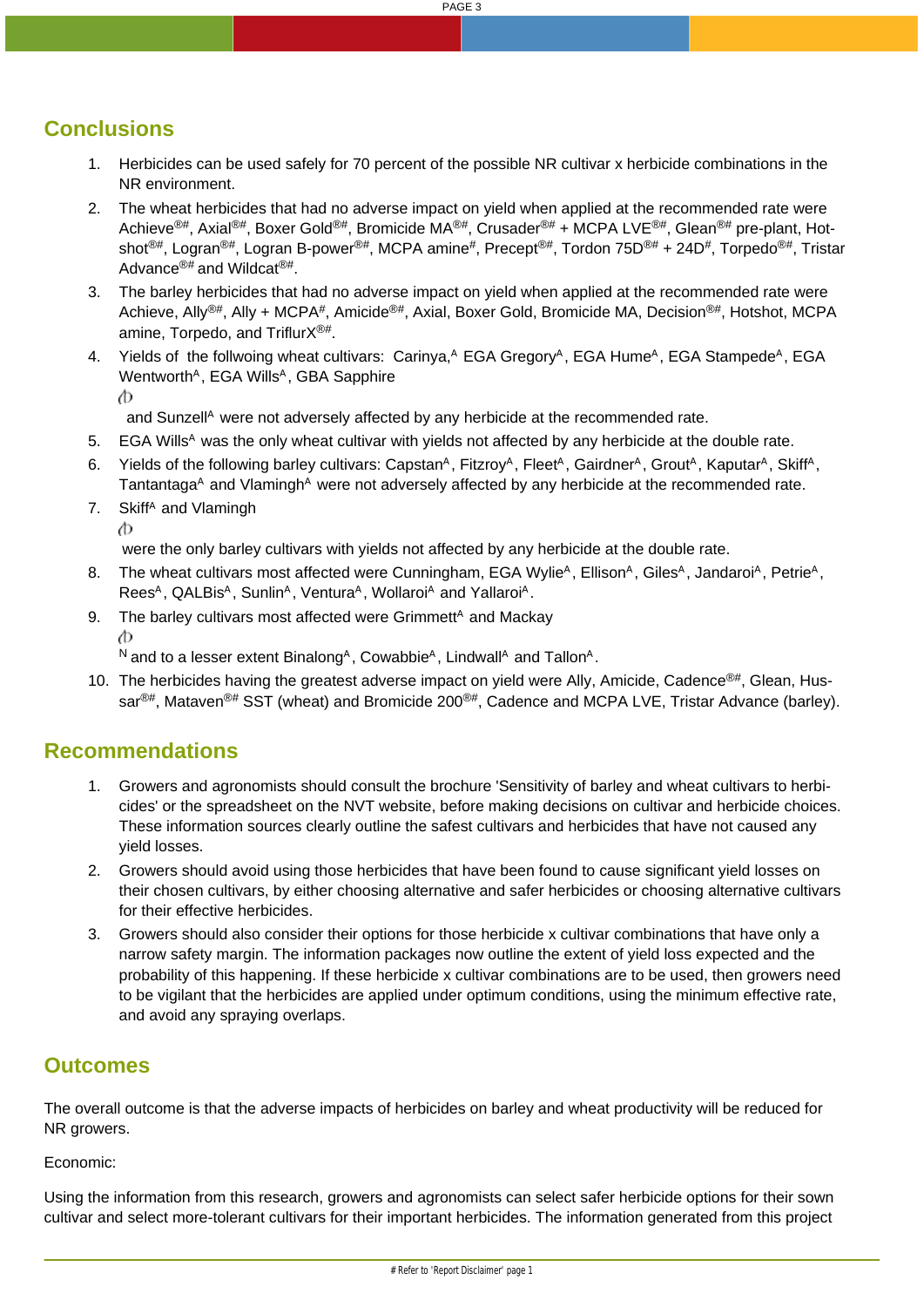Environmental:

The information provided to farmers will allow best herbicide management options for safe weed control in crops, which is essential for maximising crop yields and protecting the surrounding environment.

## **Achievement/Benefit**

This is the third herbicide tolerance project since crop tolerance research was initiated in NR in 1999. During the past 10 years, 23 barley and 51 wheat varieties with 19 and 34 registered herbicides respectively have been tested. This research highlighted that NR wheat and barley varieties differed considerably in their sensitivity to these herbicides.

The barley varieties tested were: Baudin<sup>A</sup>, Binalong<sup>A</sup>, Buloke<sup>A</sup>, Capstan<sup>A</sup>, Commander<sup>A</sup>, Cowabbie<sup>A</sup>, Flagship<sup>A</sup>, Fitzroy<sup>A</sup>, Fleet<sup>A</sup>, Gairdner<sup>A</sup>, Gilbert<sup>A</sup>, Grimmett<sup>A</sup>, Grout<sup>A</sup>, Hindmarsh<sup>A</sup>, Kaputar<sup>A</sup>, Lindwall<sup>A</sup>, Mackay<sup>A</sup>, Schooner<sup>A</sup>, Shepherd<sup>A</sup>, Skiff<sup>A</sup>, Tallon<sup>A</sup>, Tantangara<sup>A</sup> and Vlamingh<sup>A</sup>.

The wheat varieties tested were: Batavia 2<sup>A</sup>, Baxter<sup>A</sup>, Braewood<sup>A</sup>, Caparoi<sup>A</sup>, Carinya<sup>A</sup>, Cunningham, EGA Bellaroi<sup>A</sup>, EGA Bounty<sup>A</sup>, EGA Burke<sup>A</sup>, EGA Kidman<sup>A</sup>, EGA Gregory<sup>A</sup>, EGA Hume<sup>A</sup>, EGA Stampede<sup>A</sup>, EGA Wentworth<sup>A</sup>, EGA Wills<sup>A</sup>, EGA Wylie<sup>A</sup>, Ellison<sup>A</sup>, GBA Combat<sup>A</sup>, GBA Hunter<sup>A</sup>, GBA Ruby<sup>A</sup>, GBA Sapphire<sup>A</sup>, Giles<sup>A</sup>, Hartog<sup>A</sup>, Hybrid Mercury, Jandaroi<sup>A</sup>, Janz<sup>A</sup>, Kamilaroi<sup>A</sup>, Kennedy<sup>A</sup>, Lang<sup>A</sup>, Leichhardt<sup>A</sup>, Livingston<sup>A</sup>, LR Crusader<sup>A</sup>, LR Dakota<sup>A</sup>, LR Hornet<sup>A</sup>, Merinda<sup>A</sup>, Pelsart<sup>A</sup>, Petrie<sup>A</sup>, QALBis<sup>A</sup>, Rees<sup>A</sup>, Strzelecki<sup>A</sup>, Sunbri<sup>A</sup>, Sunbrook<sup>A</sup>, Sunco<sup>A</sup>, Sunlin<sup>A</sup>, Sunstate<sup>A</sup>, Sunvale<sup>A</sup>, Sunvex<sup>A</sup>, Sunzell<sup>A</sup>, Ventura<sup>A</sup>, Wollaroi<sup>A</sup> and Yallaroi<sup>A</sup>.

The following registered herbicides have been tested on barley and/or wheat: Achieve®#, Ally®#, Ally + MCPA#, Amicide 500®#/625, Atlantis®#, Atlantis OD®#, Axial®# 100EC, Boxer Gold®#, Broadside®#, Bromicide MA®#, Bromicide 200®#, Cadence®#, Crusader®#, Crusader + Hotshot®#, Crusader + MCPA LVE®#, Crusader + Hotshot + MCPA LVE<sup>®#</sup>, Decision<sup>®#</sup>, Glean<sup>®#</sup> pre-plant, Glean, Hotshot<sup>®#</sup>, Hussar<sup>®#</sup>, Hussar OD<sup>®#</sup>, Logran<sup>®#</sup>, Logran B-power<sup>®#</sup>, Mataven 90<sup>®#</sup>, Mataven 90 (SST)<sup>®#</sup>, MCPA 500<sup>®#</sup>, MCPA LVE, Precept<sup>®#</sup>, Starane 200<sup>®#</sup>/Advanced, Topik 240EC<sup>®#</sup>, Tordon 242<sup>®#</sup>, Tordon 75D<sup>®#</sup> +24D, Torpedo<sup>®#</sup>, TriflurX<sup>®#</sup>, Tristar Advance<sup>®#</sup> and Wildcat<sup>®#</sup>.

Overall, 250 barley cultivar x herbicide combinations and 890 wheat cultivar x herbicide combinations have been evaluated, with the majority of these repeated in several environments (sites or years).

Also in 2008, four chickpea cultivars (Flipper<sup>A</sup>, Jimbour<sup>A</sup>, Kyabra Φ

and Yorker^) plus one breeding line were tested with four herbicides (Balance<sup>®#</sup>, Balance + simazine<sup>#</sup>, simazine, and simazine + Spinnaker $\mathbb{R}^4$ ).

The results from this and the previous projects have identified those cultivar x herbicide combinations that may cause significant yield losses at the herbicide recommended rate and timing. Overall, we found that nine per cent of wheat cultivar x herbicide combinations and six per cent of barley cultivar x herbicide combinations were found to have significant yield losses (3 to 38%) from herbicides at the recommended rates and crop stage. These losses would result in substantially reduced farm profit.

In addition, 21 per cent and 23 per cent had significant yield losses from herbicides at the double rates for wheat and barley respectively. This indicates a narrow margin of crop safety, particularly when applied under non-ideal growing conditions or outside the recommended crop growth stage.

However, on a more positive note, 70 per cent of all cultivar x herbicide combinations for these crops were safe with a reasonable safety margin.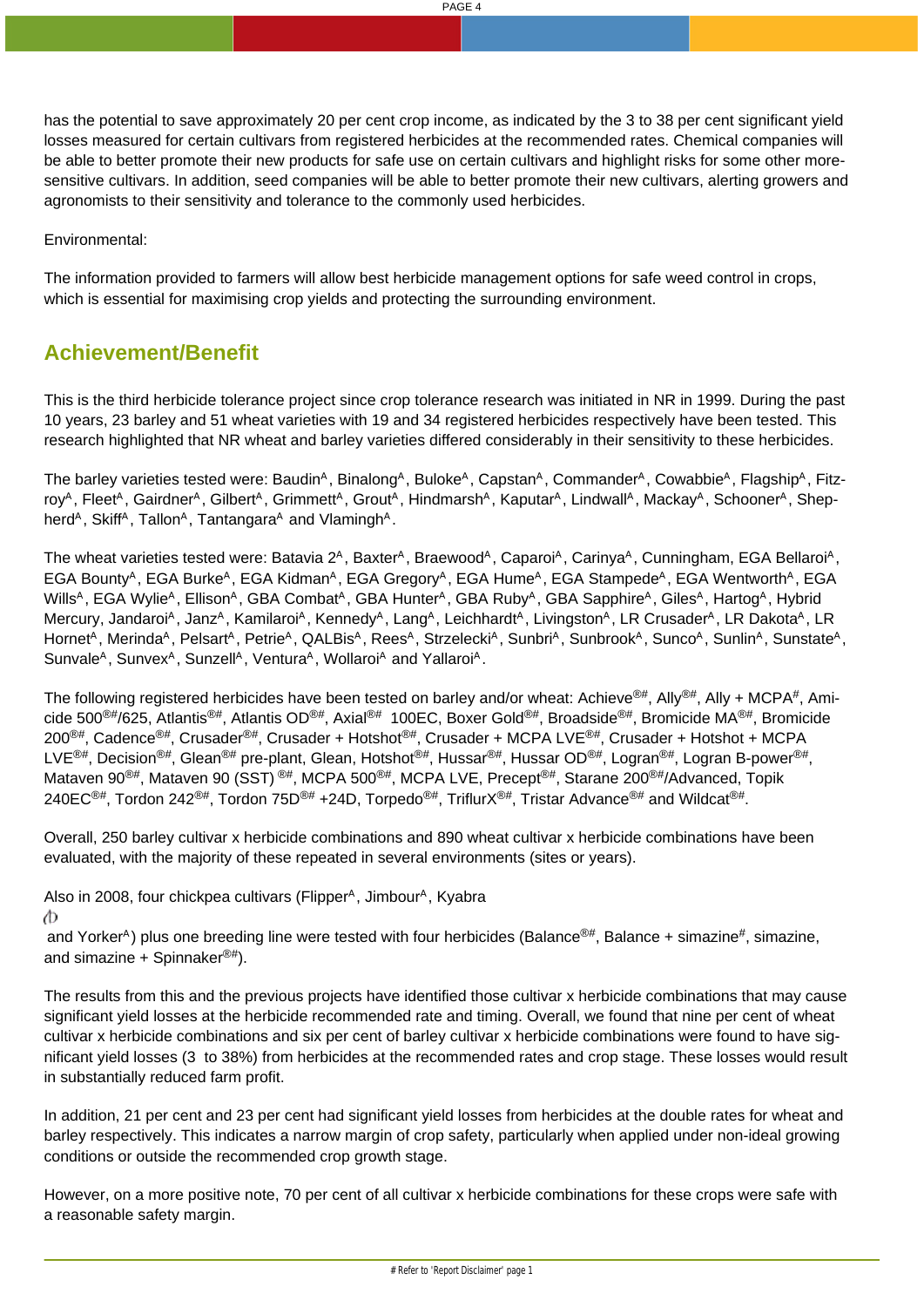The following herbicides did not affect yields of any barley cultivar, although some of these have not been tested as extensively as the other herbicides: Achieve, Ally, Ally + MCPA, Amicide<sup>®#</sup>, Axial, Boxer Gold, Bromicide MA, Decision, Hotshot, MCPA amine#, Torpedo and TriflurX.

The following herbicides id not affect yields of any wheat cultivar: Achieve, Axial, Boxer Gold, Bromicide MA, Crusader + MCPA LVE, Glean pre-plant, Hotshot, Logran, Logran B-power, MCPA amine, Precept, Tordon 75D + 24D, Torpedo, Tristar Advance, and Wildcat. As with barley, some of these have not been tested as extensively as the other herbicides.

In the past three years, commonly grown cultivars with 12 new barley and 23 new wheat herbicides were tested, of which Atlantis OD, Boxer Gold, Precept, Crusader, Crusader + Hotshot, Crusader + MCPA LVE, Crusader + Hotshot + MCPA LVE, Hussar OD, and Starane®# Advanced are now registered, and a number of other products are close to registration. Our data were (or will be) used to support these registrations. The majority of these showed some differential cultivar sensitivity. As well, several products were found to be phytotoxic, and the companies have decided not to pursue further development and registration, based on our results.

In the past three years, 15 wheat breeding lines were also tested, of which nine are now released - EGA Burke, EGA Wills, EGA Stampede, Merinda, Jandaroi, Caparoi, Livingston, Sunzell and Sunvex. Some of these were sensitive to Ally, Amicide, Glean, MCPA LVE and Tordon 242, but all were tolerant to Starane. Evaluation of six barley breeding lines showed sensitive of some lines to Ally, MCPA LVE, and Tordon 242, but tolerant to Starane, Achieve and Amicide. Commander and Shepherd are now released.

Many of the herbicides caused initial phytotoxic symptoms, ranging from slight to substantial (> 50% biomass reduction). In many situations, the cultivar recovered without significant yield loss, possibly due to favourable growing conditions. In other situations, the cultivar did not recover. However, some varieties did not display any symptoms following herbicide application, but yields were reduced significantly. Thus, it is not possible to predict yield loss from the initial symptoms. As well as using visual ratings to estimate phytotoxic symptoms and biomass reductions, we are now using the new technology 'Green seeker' measuring normalised difference vegetation index, which accurately measures differences in crop biomass.

This information was regularly extended to the grains industry, chemical and seed companies as well as the breeding teams in a variety of media. Each year, a technical report of approximately 50 pages was widely distributed to stakeholders with detailed information on the tested registered herbicides and released cultivars. Individual technical reports were also sent to each sponsoring chemical company with detailed information on the responses of their unregistered products and similarly to the breeding teams. Field days were held regularly, particularly with the chemical industry.

The brochure 'Sensitivity of barley and wheat cultivars to herbicides' was published on the DEEDI website. This brochure was updated annually and promoted widely in the media and at industry forums. Information from this research was also published in DEEDI wheat variety guide, New South Wales DPI 'Weed control in winter crops' booklet, herbicide registration, and various herbicide and variety promotional packages.

A recent development was the publication of this project's data on the NVT website, making the information more accessible. The format for presenting the data was modified to be consistent nationally and to include additional information.

In summary, the outputs from this and the previous projects have been extensively promoted to ensure that endusers in NR, and to a lesser extent all cropping regions, are able to make more-informed decisions. Feedback from the NR grains industry and chemical companies indicates that there is widespread use of this information.

## **Other Research**

This project has confirmed that research on this topic is essential, and needs to continue with particular emphasis on screening advanced breeding lines. This is the focus of the new project submitted to GRDC. There will be closer collaboration with NVT in the new project and the herbicide tolerance of those lines in the NVT trials will be tested.